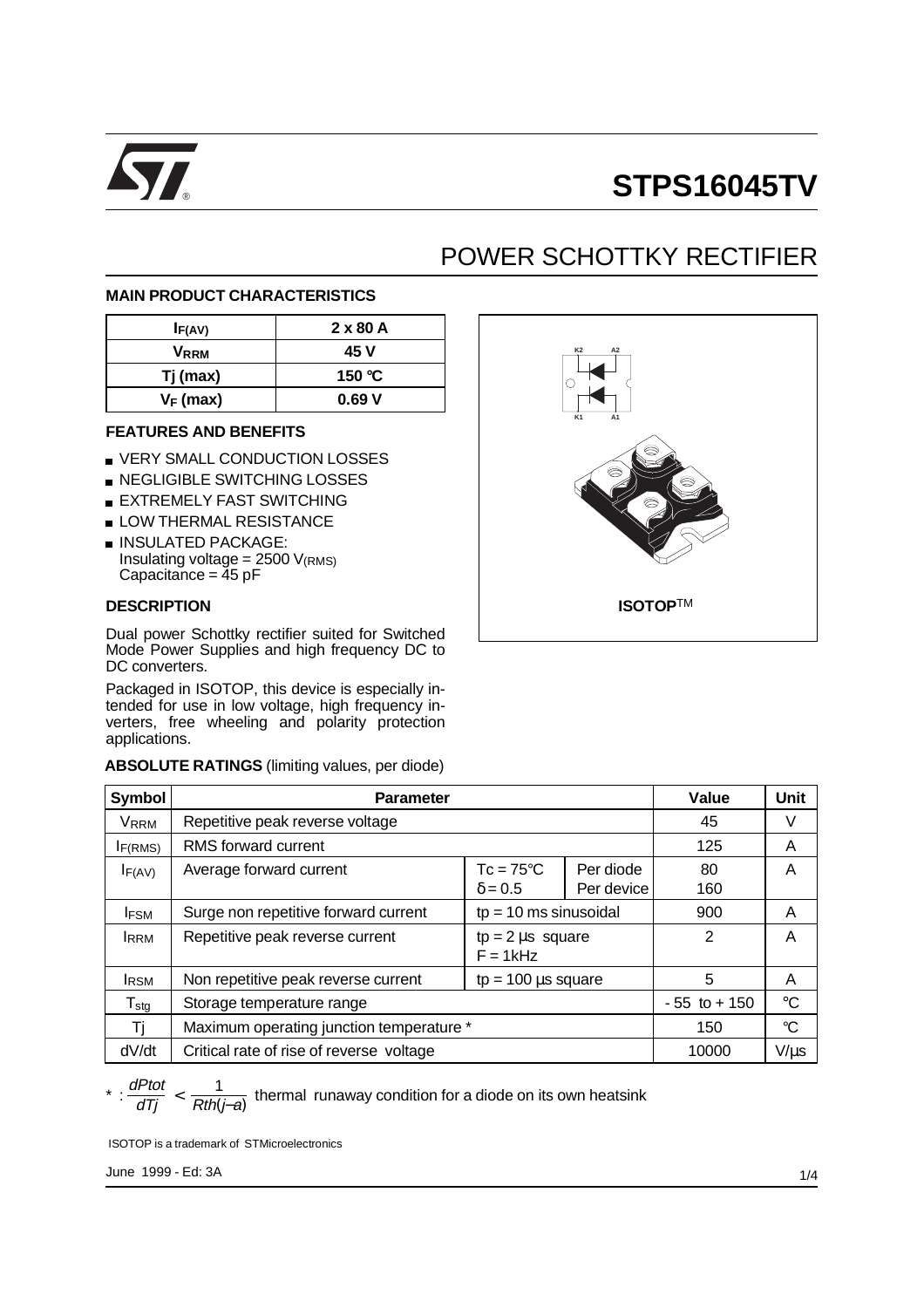### **STPS16045TV**

#### **THERMAL RESISTANCES**

| <b>Symbol</b>  | <b>Parameter</b> | Value     | Unit |               |
|----------------|------------------|-----------|------|---------------|
| $R_{th}$ (j-c) | Junction to case | Per diode |      | $\degree$ C/W |
|                |                  | Total     | 0.55 |               |
| $R_{th}$ (c)   |                  | Coupling  | 0.1  |               |

When the diodes 1 and 2 are used simultaneously :

 $\Delta$  Tj(diode 1) = P(diode) x R<sub>th(j-c)</sub> (Per diode) + P(diode 2) x R<sub>th(c)</sub>

|  | <b>STATIC ELECTRICAL CHARACTERISTICS (per diode)</b> |  |  |
|--|------------------------------------------------------|--|--|
|--|------------------------------------------------------|--|--|

| Symbol             | <b>Parameter</b>        | <b>Tests Conditions</b> |                 | Min. | Typ. | Max. | Unit |
|--------------------|-------------------------|-------------------------|-----------------|------|------|------|------|
| $I_R$ <sup>*</sup> | Reverse leakage current | $Ti = 25^{\circ}C$      | $V_R = V_{RRM}$ |      |      |      | mA   |
|                    |                         | $Ti = 125^{\circ}C$     |                 |      | 43   | 150  |      |
| $V_F$ *            | Forward voltage drop    | $Ti = 125^{\circ}C$     | $I_F = 80 A$    |      | 0.62 | 0.69 |      |
|                    |                         | $Ti = 25^{\circ}C$      | $I_F = 160 A$   |      |      | 0.95 |      |
|                    |                         | $Ti = 125^{\circ}C$     | $I_F = 160 A$   |      | 0.8  | 0.90 |      |

Pulse test : \* tp =  $380 \,\mu s$ ,  $\delta$  <  $2\%$ 

To evaluate the conduction losses use the following equation :  $P = 0.48 \times I_{F(AV)} + 0.00262 \times I_{F}^{2}$ (RMS)

**Fig. 1:** Average forward power dissipation versus average forward current (per diode).

**Fig. 2:** Average current versus case temperature  $(\delta = 0.5, \text{ per diode}).$ 



0 25 50 75 100 125 150  $0\frac{L}{0}$ 10 20 30 40 50 60 70 80 90 **Tamb(°C) IF(av)(A)** Rth(j-a)=5°C/W Rth(j-a)=Rth(j-c) T  $\delta$ =tp/T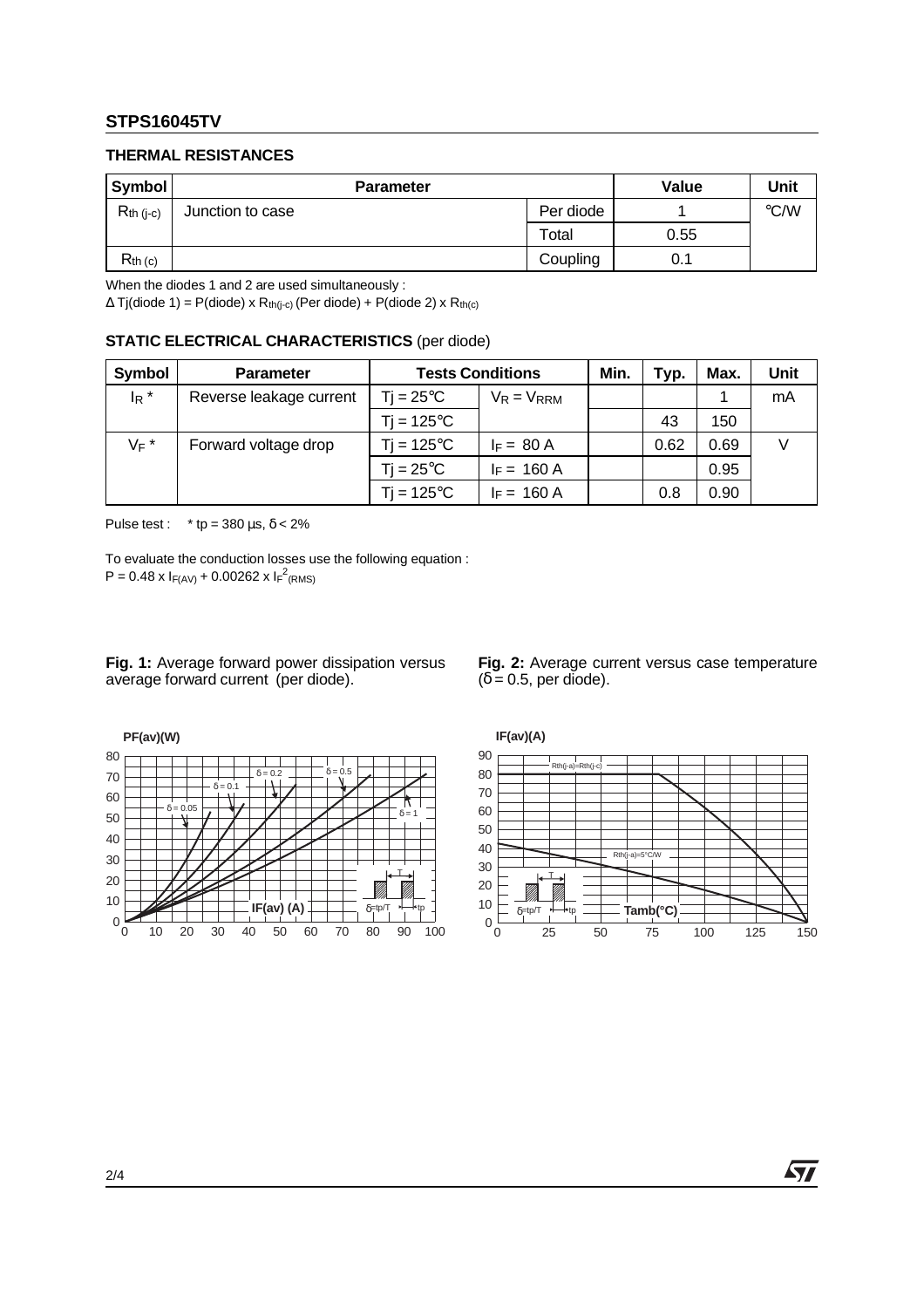**Fig. 3:** Non repetitive surge peak forward current versus overload duration (maximum values, per diode).



impedance junction to case versus pulse duration (per diode).

**Fig. 4:** Relative variation of thermal transient



**Fig. 5:** Reverse leakage current versus reverse voltage applied (typical values, per diode).





**Fig. 7:** Forward voltage drop versus forward current (maximum values, per diode).